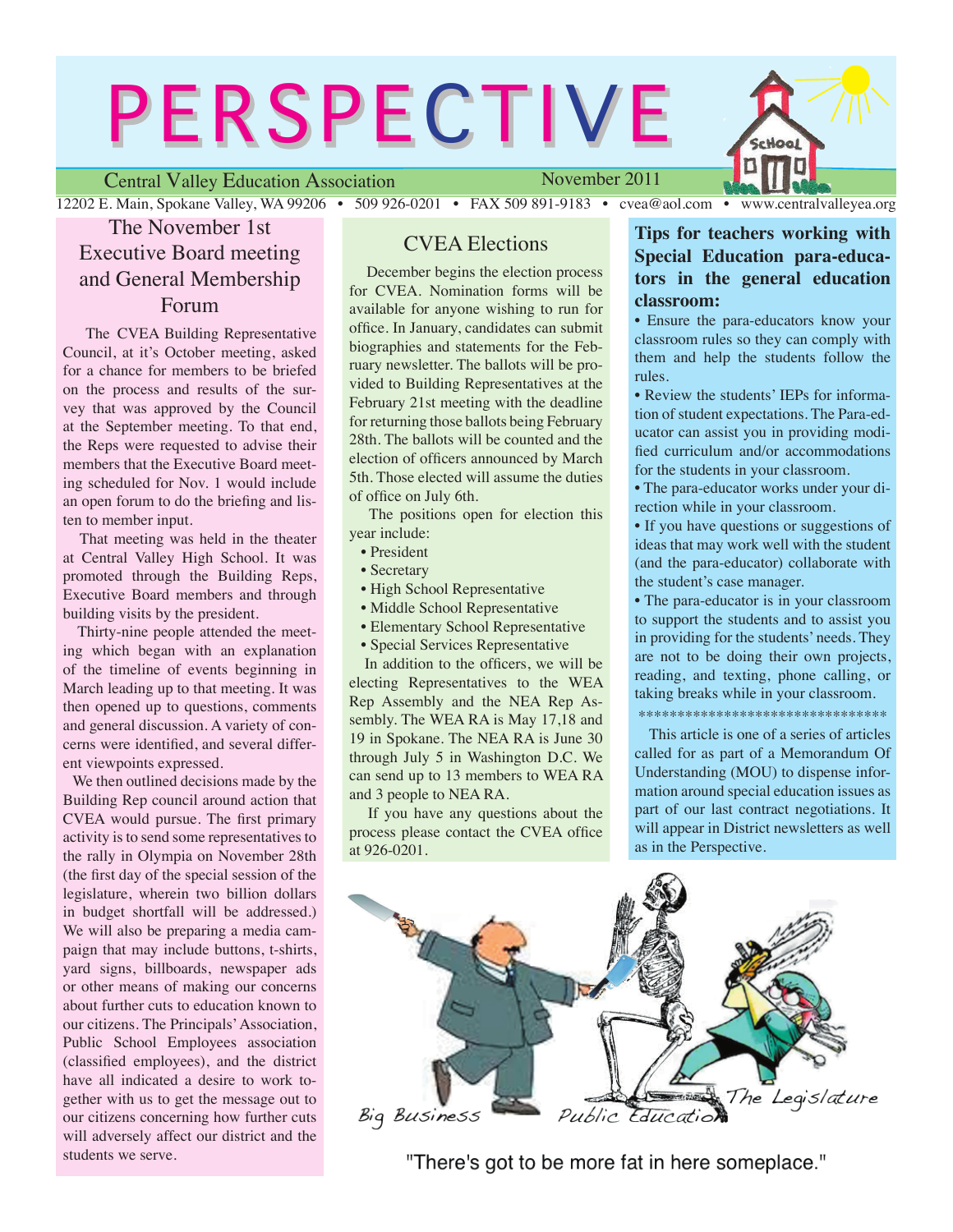#### **Education Fellowships**

The Earthwatch Institute offers educators fully funded fellowships for handson learning with leading scientists doing field research and conservation on one of 130 projects. Earthwatch's Education Fellowships are national in scope, and supported by a wide range of businesses, foundations, and individuals.

To be eligible, applicants must be K-12 classroom educators on any subject from public or private schools within the US. The maximum award would be full cost of expedition, including all research costs, meals, housing, and on-site travel, and more. Applications will be accepted on a rolling basis. More information may be found at http://www.Earthwatch.org/ about us/education/edopp Thanks to Gayle Northcutt, Wenatchee EA for permission to use

## \$\$\$ for your classroom

DonorsChoose.org is a nonprofit organization that connects public school educators in need of classroom materials and experiences with individual donors who want to help.

Educators submit project requests for specific materials their students need to learn, and donors from across the country browse the website and fund the projects they find most compelling.

Full-time teachers, librarians, counselors, and school nurses who spend at least 75% of their time working with students are eligible to request materials. Thanks to Gayle Northcutt, Wenatchee EA for permission to use this article.



## **WANT REIMBURSEMENT?**

If you want reimbursement for supplies and tuition in your January check the deadline is December 1. Forms were placed in your boxes some time ago. If you have questions, contact Martha Poffenroth  $@$  228-5465 or Birgit Hodgson @ 228-5464.

WEA Eastern Washington and Spokane Education Association are sponsoring the bus!

## **Olympia or Bust! Enough is Enough!**

Departure time: 5:00 AM Monday, Nov. 28 - Sharp!

Place:

this article.

WEA Eastern Building, 230 E Montgomery Ave.

Travel to Olympia for the opening day of the Special Session, Nov. 28!

We will meet in the parking lot of the WEA Eastern Building, 230 E. Montgomery Avenue, and travel to Olympia for the day's events. Attend the rally, meet with legislators, and advocate for your students. The time is now!

We will serve box lunches before we arrive in Olympia. Bring snacks along if you choose. We will leave from Olympia immediately after the

rally, and have a quick dinner stop on the way back to Spokane.

If you are interested – please RSVP to Shannon Hughes by Nov. 15th at shughes@washingtonea.org. You will need to include your name, school, and local affiliation in the RSVP. If we have more passengers than seats - we will hold a drawing. Thanks!

Don't miss the boat – be on the bus!

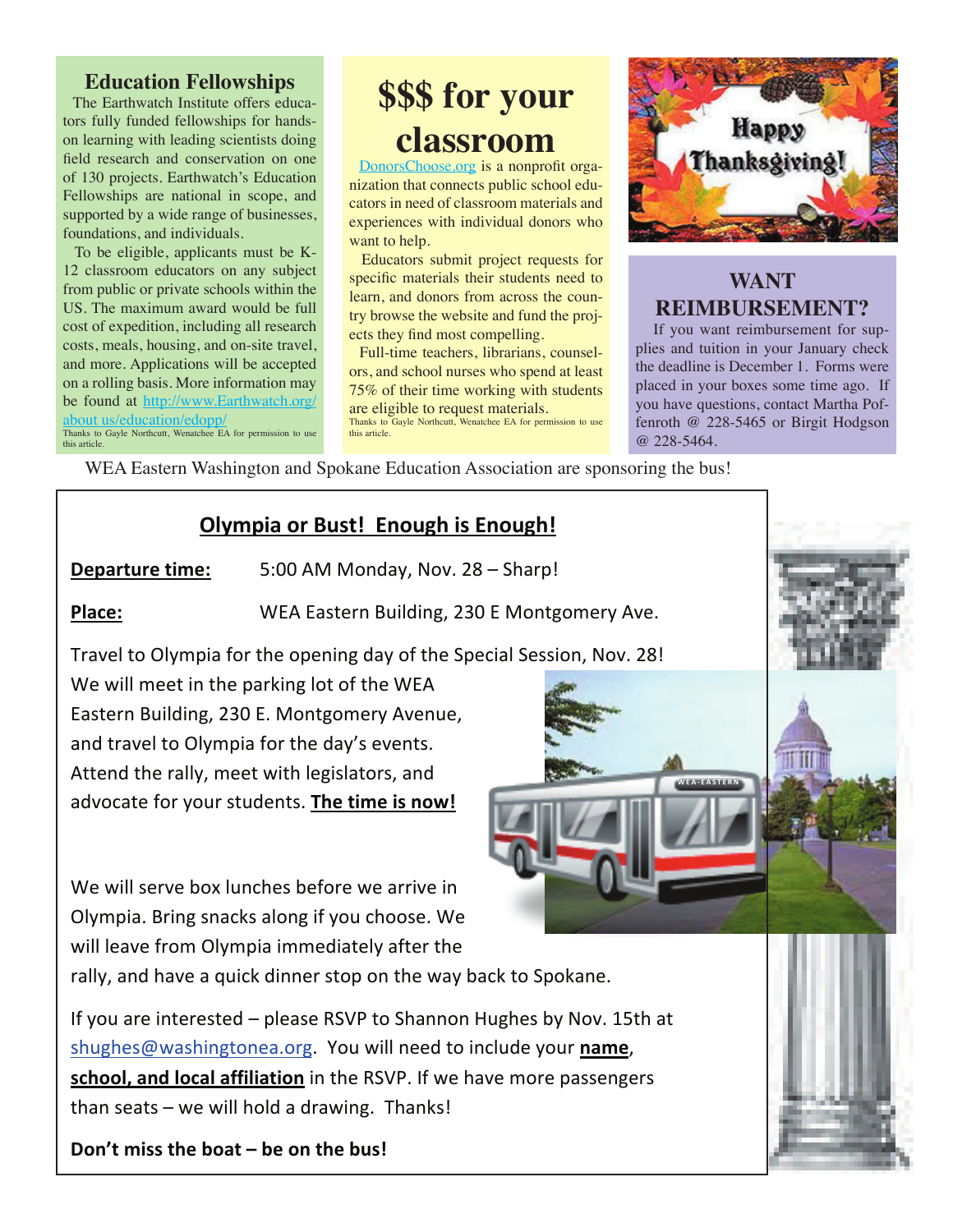We keep hearing the reminder that WEA is it's members, not some entity that exists in Federal Way. The same is true of locals; like CVEA. In an effort to give our members voice, we will try to accomodate those members who wish to submit articles and guest editorials.

 The hope is that this will allow us to find common ground in an effort to establish unity. That process necessitates sharing various points of view.

 The disclaimer is that these editorials may not reflect an official position of the association, but rather an avenue that will facilitate open dialogue among our members.

## **What Is** *Is* By Larry Bernbaum, CVHS

 I had a dream last night, that last spring, as the Washington legislature was cutting the budget to conform to the state's financial straits, they hunched together in a darkened chamber, and with nefarious glints in their eyes, asked of each other, "Now, we've cut pay and work time all over the state, but before we finish, what is one group we can pick in the state where we cut their pay, but work them just as hard?"

 One among them grinned hideously, rubbed his hands together greedily, and said, "I know! The teachers – they're a perfect blend of guilt-ridden, complacent martyr types. Let's cut 2.5 billion dollars from education, including teacher pay, but keep their number of work days the same! They'll take this and feel holier for their sacrifice!"

 "You're right!" another crowed. "This is the same group of people that let us take a Learning Improvement Day back in 2005, let us cancel their COLA's in 2006 and 7, let us take another Learning Improvement Day in 2008, and let us take away their COLA's again in 2009 and 2010! You couldn't ask for easier fools than them – and best of all, they'll keep voting for us!" His cronies filled the hall with a chorus of ghoulish laughter.

 When news of this decision reached the Central Valley Education Association, those negotiating the re-opened portion of our contract asked the district for seven half days off, to compensate for our lost pay and to help the public see what was lost. The district said, "No – but here's an extra personal day – for this year only."

 The negotiators reserved one of the two biggest rooms in the district, the Central Valley High School theatre, with a seating capacity of more than 500, to break the sad news to the membership and to ask if they wanted to ratify the first contract with a pay cut and no work reduction. Twenty people attended. A few days later, the CVEA, with about 760 members, voted to ratify the contract with a 94% majority.

 At the next Representative Council meeting, the reps voted to survey the membership to see if they wanted to do anything about the way they were being treated. The survey asked if they wanted to take seven half-days off, take a personal day all on the same day, conduct a media campaign, or do nothing. Of course, all that was required of people at that point was to write four numbers on a piece of paper. Five buildings never returned the surveys, but among those that did, the responses reflected a rangy diversity of responses. One thing was clear though, the last thing a strong majority of members wanted was to do nothing.

 So the council reserved that same theatre again, and invited everyone to come at four o' clock on Tuesday, November 1st and share their ideas about what the association should do in general, and particularly on November 28, when the legislature, fat with a Thanksgiving feast, would convene again to orchestrate two billion dollars in further cuts. This time, 39 association members attended. None said, "I have colleagues who desperately wanted to be here, but could not be. They asked me to share their views or give their support." They discussed ideas for T-shirts, signs, buttons, a demonstration, press conference and bus to Olympia on November 28, and more, but let's be real: 39 people out of an association as big as ours will simply look ludicrous doing anything.

 As thunder and lightning crackle around the governor's mansion, she has released her preliminary budget-cutting proposal:

increase class sizes everywhere by two students, cut 2,250 teaching positions statewide, reduce our health care allotment by \$23 per month, cut the national board bonus to \$4000 per year, stop funding districts for any student with five consecutive unexcused absences, cut higher education funding by 15%, and cut levy equalization funds, including over 4.3 million dollars to our district, which means almost 23 teaching positions.

 While it is true that unemployment is at about 9%, that means that 91% of the people in this state are employed. They can be educated on the issues, they can pressure their leaders to raise revenue through taxes, they can vote for ballot measures and people that will help the cause of education before people start moving to Mississippi to get into better schools.

 But that is for someone else to do. It's probably best at a time like this to lay low until things get really bad. Sure we stand to lose pay, colleagues, jobs and more, but if we speak up someone may not like it. Someone may even call someone else and complain about us. That would be unbearable.

 It appears that the legislature, at least in the case of the CVEA, calculated quite correctly. I know not what other districts in the state have planned for November 28, but the CVEA seems fully prepared to curl up in the legislature's lap and purr contentedly.

 Have I got it wrong? If I have, e-mail Steve Lalonde at cvea@aol.com and tell him what you are really willing to do on November 28.

## **An update on education lawsuits still in play**

By: Kevin Teeley, Lake Washington Education Association

#### **State Funding for K-12 Education**

 The Network for Excellence in Washington Schools (NEWS), to which LWEA [and CVSD] belongs, sued the State of Washington for failure to meet its constitutional mandate to fully fund basic education. The seven-week trial, heard by Judge John Erlick in King County Superior Court, ended in October 2009.